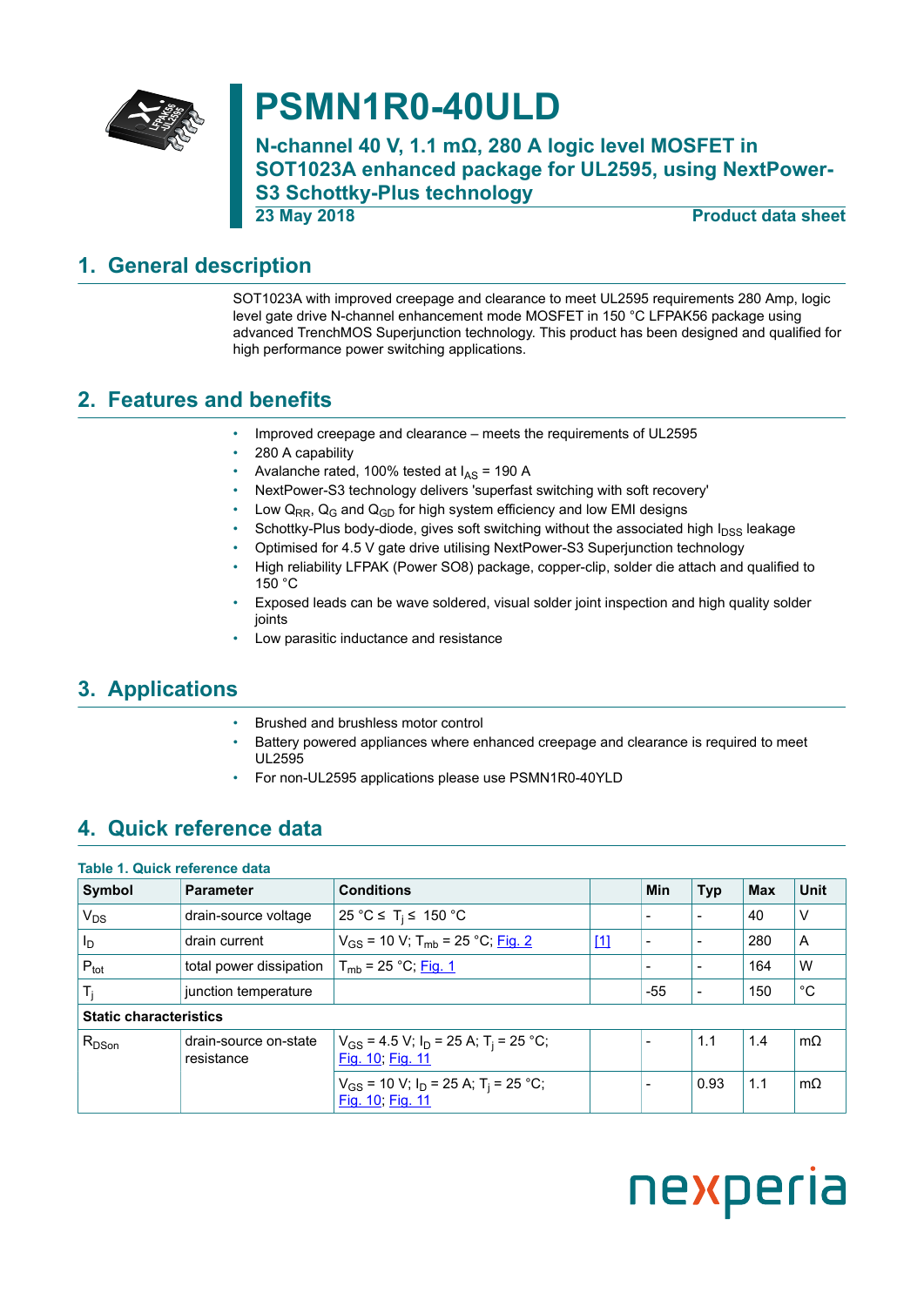<span id="page-1-0"></span>**N-channel 40 V, 1.1 mΩ, 280 A logic level MOSFET in SOT1023A enhanced package for UL2595, using NextPower-S3 Schottky-Plus technology**

| Symbol                                  | <b>Parameter</b>  | <b>Conditions</b>                                       |  | Min                      | <b>Typ</b> | <b>Max</b>               | Unit |
|-----------------------------------------|-------------------|---------------------------------------------------------|--|--------------------------|------------|--------------------------|------|
| <b>Dynamic characteristics</b>          |                   |                                                         |  |                          |            |                          |      |
| Q <sub>GD</sub>                         | gate-drain charge | $I_D$ = 25 A; $V_{DS}$ = 20 V; V <sub>GS</sub> = 4.5 V; |  | $\overline{\phantom{0}}$ |            | $\overline{\phantom{0}}$ | nС   |
| $\mathsf{Q}_{\mathsf{G}(\mathsf{tot})}$ | total gate charge | Fig. 12; Fig. 13                                        |  | $\overline{\phantom{0}}$ | 59         | -                        | пC   |

[1] 280A continuous current has been successfully demonstrated during application tests. Practically, the current will be limited by PCB, thermal design and operating temperature.

# <span id="page-1-1"></span>**5. Pinning information**

#### **Table 2. Pinning information Pin Symbol Description Simplified outline Graphic symbol**  $1$  S source 2 S source 3 S source 4  $\mid G \mid$  gate mb | D | mounting base; connected to drain 1 2 3 4 *sot1023a\_sv* **LFPAK56-UL2595 (SOT1023A)** S D G *mbb076*

# <span id="page-1-2"></span>**6. Ordering information**

# **Table 3. Ordering information**

| Type number   | Package            |                                                                                    |                |  |  |  |  |  |
|---------------|--------------------|------------------------------------------------------------------------------------|----------------|--|--|--|--|--|
|               | <b>Name</b>        | <b>Description</b>                                                                 | <b>Version</b> |  |  |  |  |  |
| PSMN1R0-40ULD | LFPAK56-UL<br>2595 | plastic, single-ended surface-mounted package (LFPAK56); 4<br>leads: 1.27 mm pitch | SOT1023A       |  |  |  |  |  |

# <span id="page-1-3"></span>**7. Marking**

| <b>Table 4. Marking codes</b> |              |  |  |  |
|-------------------------------|--------------|--|--|--|
| Type number                   | Marking code |  |  |  |
| PSMN1R0-40ULD                 | ID04UL       |  |  |  |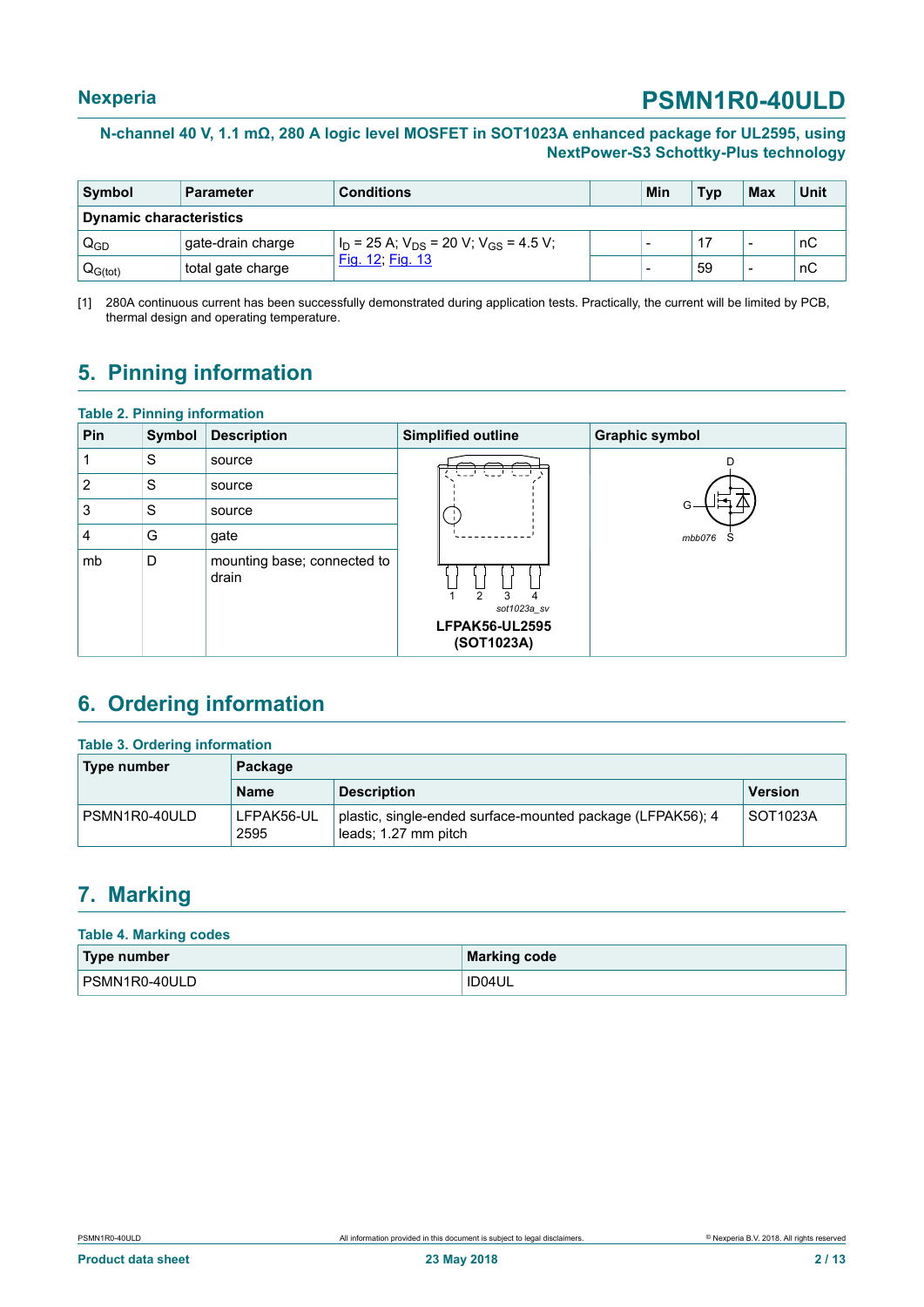# <span id="page-2-1"></span><span id="page-2-0"></span>**8. Limiting values**

#### **Table 5. Limiting values**

*In accordance with the Absolute Maximum Rating System (IEC 60134).*

| <b>Symbol</b>               | <b>Parameter</b>                                    | <b>Conditions</b>                                                                                                                                      |       | Min                      | <b>Max</b>     | Unit         |
|-----------------------------|-----------------------------------------------------|--------------------------------------------------------------------------------------------------------------------------------------------------------|-------|--------------------------|----------------|--------------|
| $V_{DS}$                    | drain-source voltage                                | 25 °C ≤ T <sub>i</sub> ≤ 150 °C                                                                                                                        |       |                          | 40             | V            |
| <b>V<sub>DSM</sub></b>      | peak drain-source<br>voltage                        | $t_p$ ≤ 20 ns; f ≤ 500 kHz; $E_{DS(AL)}$ ≤ 200 nJ;<br>pulsed                                                                                           |       |                          | 45             | V            |
| <b>V<sub>DGR</sub></b>      | drain-gate voltage                                  | 25 °C ≤ T <sub>i</sub> ≤ 150 °C; R <sub>GS</sub> = 20 kΩ                                                                                               |       | $\overline{\phantom{a}}$ | 40             | V            |
| $V_{GS}$                    | gate-source voltage                                 |                                                                                                                                                        |       | $-20$                    | 20             | $\vee$       |
| $P_{\text{tot}}$            | total power dissipation                             | $T_{mb}$ = 25 °C; Fig. 1                                                                                                                               |       |                          | 164            | W            |
| I <sub>D</sub>              | drain current                                       | $V_{GS}$ = 10 V; T <sub>mb</sub> = 25 °C; Fig. 2                                                                                                       | $[1]$ |                          | 280            | A            |
|                             |                                                     | $V_{GS}$ = 10 V; T <sub>mb</sub> = 100 °C; Fig. 2                                                                                                      |       |                          | 198            | Α            |
| <b>I<sub>DM</sub></b>       | peak drain current                                  | pulsed; $t_p$ ≤ 10 µs; T <sub>mb</sub> = 25 °C; Fig. 3                                                                                                 |       |                          | 1168           | A            |
| $T_{\text{stg}}$            | storage temperature                                 |                                                                                                                                                        |       | $-55$                    | 150            | $^{\circ}$ C |
| $\mathsf{T}_\mathrm{j}$     | junction temperature                                |                                                                                                                                                        |       | $-55$                    | 150            | $^{\circ}C$  |
| $T_{\text{sld(M)}}$         | peak soldering<br>temperature                       |                                                                                                                                                        |       |                          | 260            | $^{\circ}C$  |
| V <sub>ESD</sub>            | electrostatic discharge<br>voltage                  | <b>HBM</b>                                                                                                                                             |       | $\overline{2}$           | $\overline{a}$ | kV           |
| Source-drain diode          |                                                     |                                                                                                                                                        |       |                          |                |              |
| $I_S$                       | source current                                      | $T_{mb}$ = 25 °C                                                                                                                                       |       |                          | 165            | A            |
| $I_{SM}$                    | peak source current                                 | pulsed; $t_0 \leq 10$ µs; $T_{mb} = 25$ °C                                                                                                             |       |                          | 1284           | A            |
| <b>Avalanche ruggedness</b> |                                                     |                                                                                                                                                        |       |                          |                |              |
| $E_{DS(AL)S}$               | non-repetitive drain-<br>source avalanche<br>energy | $I_D$ = 85 A; $V_{\text{sup}}$ ≤ 40 V; R <sub>GS</sub> = 50 $\Omega$ ;<br>$V_{GS}$ = 10 V; T <sub>i(init)</sub> = 25 °C; unclamped;<br>$t_p = 0.26$ ms | $[2]$ |                          | 570            | mJ           |
|                             |                                                     | $I_D$ = 25 A; $V_{\text{sup}}$ ≤ 40 V; R <sub>GS</sub> = 50 Ω;<br>$V_{GS}$ = 10 V; T <sub>i(init)</sub> = 25 °C; unclamped;<br>$t_{p}$ = 3.8 ms        | $[2]$ | $\overline{\phantom{a}}$ | 2328           | mJ           |
| $I_{AS}$                    | non-repetitive avalanche<br>current                 | $V_{\text{sup}}$ ≤ 40 V; V <sub>GS</sub> = 10 V; T <sub>i</sub> (init) = 25 °C;<br>$R_{GS}$ = 50 $\Omega$                                              | $[2]$ |                          | 190            | A            |

[1] 280A continuous current has been successfully demonstrated during application tests. Practically, the current will be limited by PCB, thermal design and operating temperature.

[2] Protected by 100% test.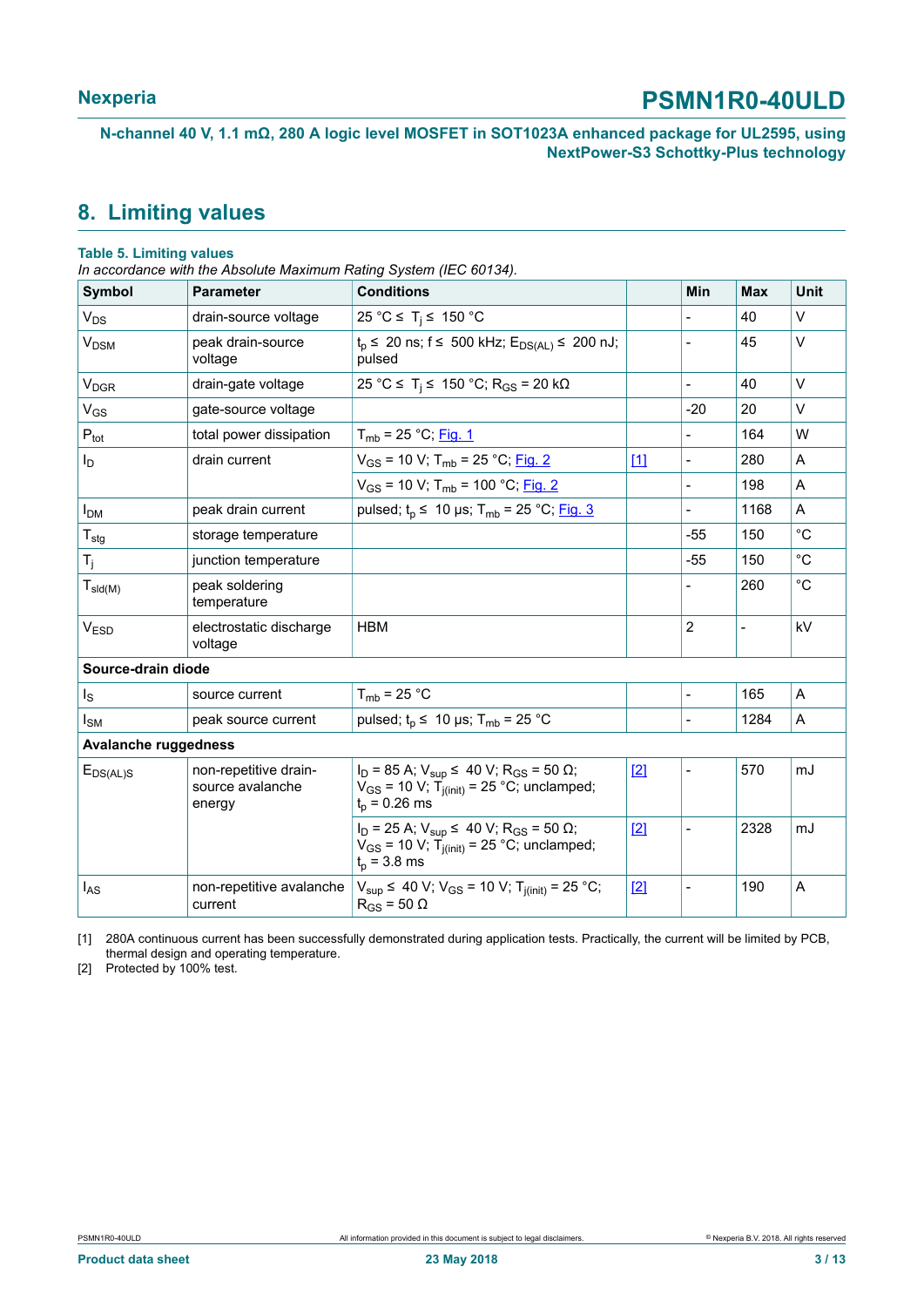### <span id="page-3-0"></span>**N-channel 40 V, 1.1 mΩ, 280 A logic level MOSFET in SOT1023A enhanced package for UL2595, using NextPower-S3 Schottky-Plus technology**

<span id="page-3-2"></span><span id="page-3-1"></span>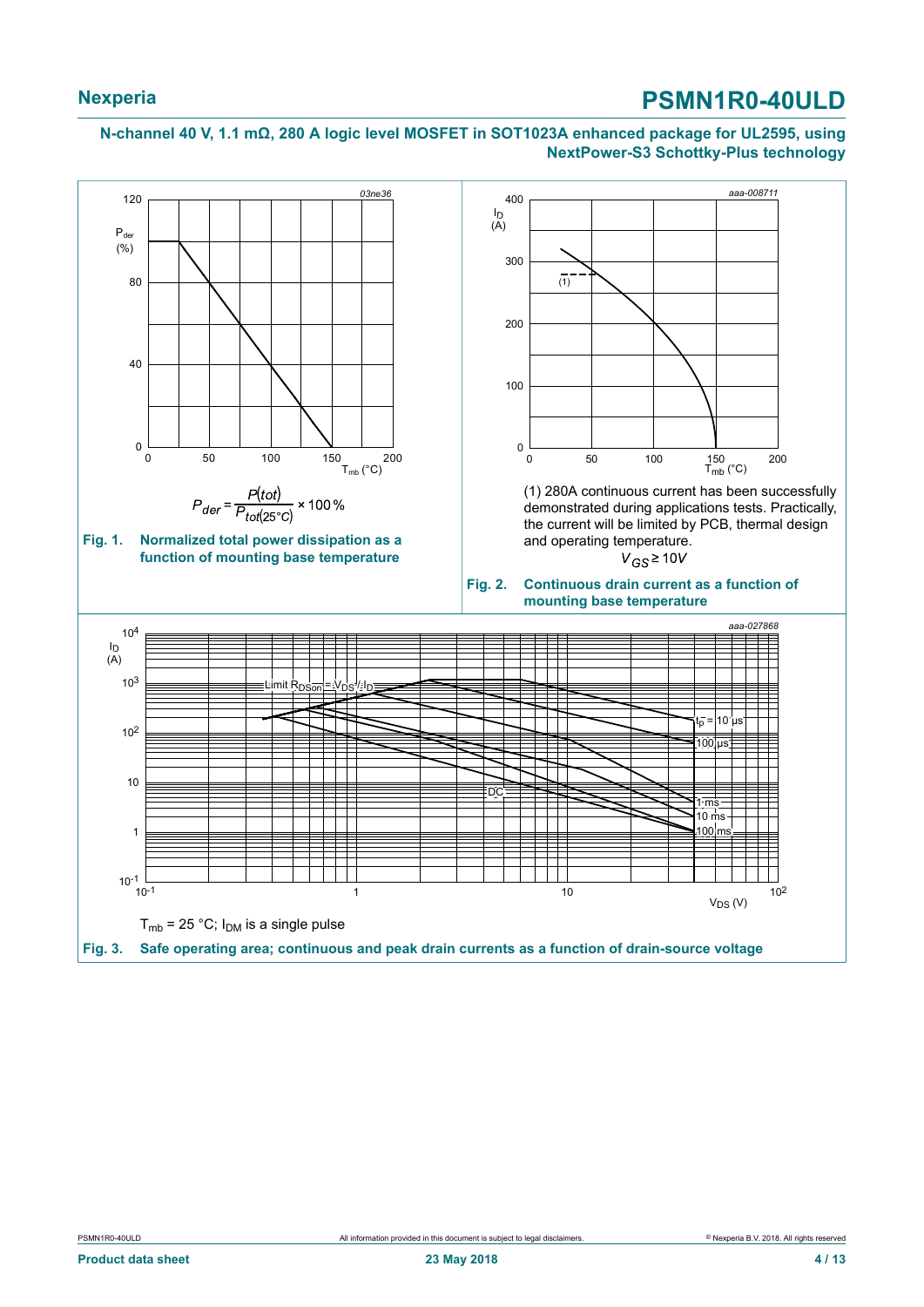## <span id="page-4-3"></span>**9. Thermal characteristics**

| <b>Table 6. Thermal characteristics</b> |  |
|-----------------------------------------|--|
|-----------------------------------------|--|

| <b>Symbol</b>  | <b>Parameter</b>                                        | <b>Conditions</b> | Min                      | <b>Typ</b> | Max                                                  | Unit       |
|----------------|---------------------------------------------------------|-------------------|--------------------------|------------|------------------------------------------------------|------------|
| $R_{th(i-mb)}$ | thermal resistance<br>from junction to<br>mounting base | Fig. 4            | $\overline{\phantom{0}}$ | 0.66       | 0.76                                                 | K/W        |
| $R_{th(j-a)}$  | thermal resistance<br>from junction to<br>ambient       | Fig. 5<br>Fig. 6  | $\overline{\phantom{0}}$ | 50<br>125  | $\overline{\phantom{0}}$<br>$\overline{\phantom{0}}$ | K/W<br>K/W |
|                |                                                         |                   |                          |            |                                                      |            |

<span id="page-4-2"></span><span id="page-4-1"></span><span id="page-4-0"></span>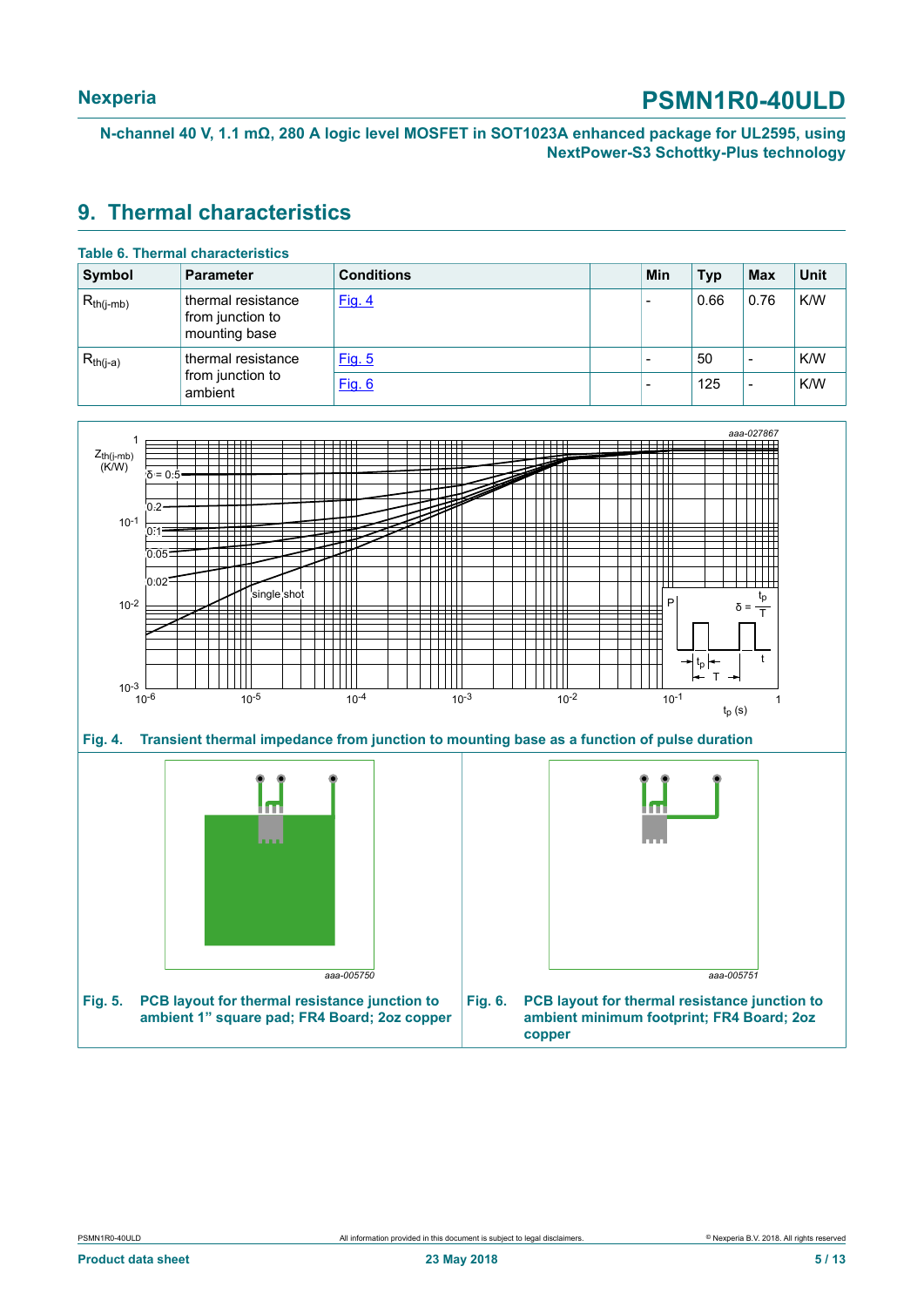# <span id="page-5-0"></span>**10. Characteristics**

| <b>Table 7. Characteristics</b> |                                                                |                                                                                       |                          |                              |                |              |
|---------------------------------|----------------------------------------------------------------|---------------------------------------------------------------------------------------|--------------------------|------------------------------|----------------|--------------|
| <b>Symbol</b>                   | Parameter                                                      | <b>Conditions</b>                                                                     | Min                      | <b>Typ</b>                   | <b>Max</b>     | Unit         |
| <b>Static characteristics</b>   |                                                                |                                                                                       |                          |                              |                |              |
| $V_{(BR)DSS}$                   | drain-source                                                   | $I_D$ = 250 µA; $V_{GS}$ = 0 V; T <sub>i</sub> = 25 °C                                | 40                       | $\overline{a}$               | $\overline{a}$ | $\vee$       |
|                                 | breakdown voltage                                              | $I_D$ = 250 µA; $V_{GS}$ = 0 V; T <sub>i</sub> = -55 °C                               | 36                       | $\overline{a}$               |                | $\vee$       |
| $V_{GS(th)}$                    | gate-source threshold<br>voltage                               | $I_D = 1$ mA; $V_{DS} = V_{GS}$ ; T <sub>i</sub> = 25 °C                              | 1.05                     | 1.7                          | 2.2            | $\vee$       |
| $\Delta V_{GS(th)} / \Delta T$  | gate-source threshold<br>voltage variation with<br>temperature | 25 °C $\leq$ T <sub>i</sub> $\leq$ 150 °C                                             |                          | $-5.1$                       | $\overline{a}$ | mV/K         |
| $I_{DSS}$                       | drain leakage current                                          | $V_{DS}$ = 32 V; V <sub>GS</sub> = 0 V; T <sub>i</sub> = 25 °C                        | $\overline{\phantom{0}}$ |                              | $\mathbf{1}$   | μA           |
|                                 |                                                                | $V_{DS}$ = 32 V; V <sub>GS</sub> = 0 V; T <sub>i</sub> = 125 °C                       |                          | 9                            |                | μA           |
| lgss                            | gate leakage current                                           | $V_{GS}$ = 16 V; $V_{DS}$ = 0 V; T <sub>i</sub> = 25 °C                               | $\overline{\phantom{0}}$ | $\qquad \qquad \blacksquare$ | 100            | nA           |
|                                 |                                                                | $V_{GS}$ = -16 V; $V_{DS}$ = 0 V; T <sub>i</sub> = 25 °C                              |                          |                              | 100            | nA           |
| $R_{DSon}$                      | drain-source on-state<br>resistance                            | $V_{GS}$ = 10 V; $I_D$ = 25 A; T <sub>i</sub> = 25 °C;<br>Fig. 10; Fig. 11            |                          | 0.93                         | 1.1            | $m\Omega$    |
|                                 |                                                                | $V_{GS}$ = 10 V; $I_D$ = 25 A; T <sub>i</sub> = 150 °C;<br>Fig. 10; Fig. 11           | $\overline{\phantom{0}}$ | $\overline{a}$               | 1.93           | $m\Omega$    |
|                                 |                                                                | $V_{GS}$ = 4.5 V; $I_D$ = 25 A; T <sub>i</sub> = 25 °C;<br>Fig. 10; Fig. 11           |                          | 1.1                          | 1.4            | $m\Omega$    |
|                                 |                                                                | $V_{GS}$ = 4.5 V; I <sub>D</sub> = 25 A; T <sub>i</sub> = 150 °C;<br>Fig. 10; Fig. 11 | $\overline{a}$           | $\overline{a}$               | 2.45           | $m\Omega$    |
| $R_G$                           | gate resistance                                                | $f = 1$ MHz                                                                           | $\overline{a}$           | 1.3                          | $\overline{a}$ | Ω            |
| <b>Dynamic characteristics</b>  |                                                                |                                                                                       |                          |                              |                |              |
| $Q_{G(tot)}$                    | total gate charge                                              | $I_D$ = 25 A; $V_{DS}$ = 20 V; $V_{GS}$ = 10 V;<br>Fig. 12; Fig. 13                   | $\overline{\phantom{0}}$ | 127                          | $\blacksquare$ | nC           |
|                                 |                                                                | $I_D$ = 25 A; $V_{DS}$ = 20 V; $V_{GS}$ = 4.5 V;<br>Fig. 12; Fig. 13                  | $\overline{a}$           | 59                           | $\overline{a}$ | nC           |
|                                 |                                                                | $I_D = 0$ A; $V_{DS} = 0$ V; $V_{GS} = 10$ V                                          | $\overline{a}$           | 115                          | $\frac{1}{2}$  | nC           |
| $\mathsf{Q}_{\mathsf{GS}}$      | gate-source charge                                             | $I_D$ = 25 A; $V_{DS}$ = 20 V; $V_{GS}$ = 4.5 V;                                      |                          | 19                           |                | nC           |
| $Q_{GS(th)}$                    | pre-threshold gate-<br>source charge                           | Fig. 12, Fig. 13                                                                      |                          | 12                           | $\overline{a}$ | nC           |
| $Q_{GS(th-pl)}$                 | post-threshold gate-<br>source charge                          |                                                                                       |                          | 8                            |                | nC           |
| $Q_{GD}$                        | gate-drain charge                                              |                                                                                       | $\overline{a}$           | 17                           | $\overline{a}$ | nC           |
| $V_{GS(pl)}$                    | gate-source plateau<br>voltage                                 | $I_D$ = 25 A; $V_{DS}$ = 20 V; Fig. 12; Fig. 13                                       | $\overline{\phantom{0}}$ | 2.7                          | $\blacksquare$ | $\mathsf{V}$ |
| $\mathbf{C}_{\mathsf{iss}}$     | input capacitance                                              | $V_{DS}$ = 20 V; $V_{GS}$ = 0 V; f = 1 MHz;                                           | $\overline{a}$           | 8845                         | $\overline{a}$ | pF           |
| $C_{\rm{oss}}$                  | output capacitance                                             | $T_i = 25 °C;$ Fig. 14                                                                | $\overline{a}$           | 1878                         | $\equiv$       | pF           |
| C <sub>rss</sub>                | reverse transfer<br>capacitance                                |                                                                                       |                          | 382                          |                | pF           |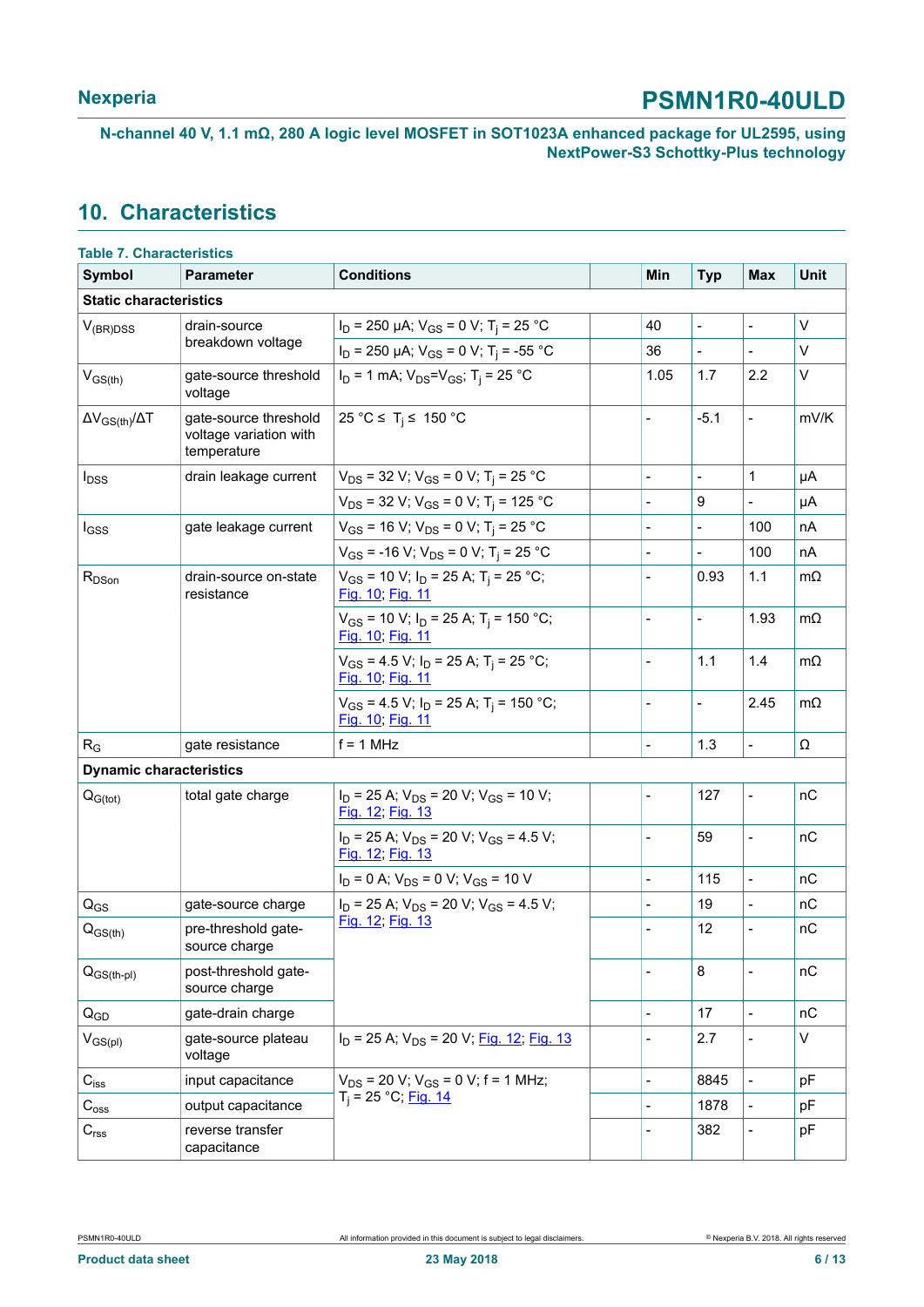### <span id="page-6-0"></span>**N-channel 40 V, 1.1 mΩ, 280 A logic level MOSFET in SOT1023A enhanced package for UL2595, using NextPower-S3 Schottky-Plus technology**

| Symbol              | <b>Parameter</b>              | <b>Conditions</b>                                                         |       | Min                      | <b>Typ</b> | <b>Max</b>               | <b>Unit</b> |
|---------------------|-------------------------------|---------------------------------------------------------------------------|-------|--------------------------|------------|--------------------------|-------------|
| $t_{d(on)}$         | turn-on delay time            | $V_{DS}$ = 20 V; R <sub>1</sub> = 0.8 $\Omega$ ; V <sub>GS</sub> = 4.5 V; |       | -                        | 52         | $\overline{\phantom{a}}$ | ns          |
| $t_{r}$             | rise time                     | $R_{G(ext)} = 5 \Omega$                                                   |       | -                        | 62         | $\overline{\phantom{a}}$ | ns          |
| $t_{d(\text{off})}$ | turn-off delay time           |                                                                           |       |                          | 65         | $\overline{\phantom{a}}$ | ns          |
| $t_f$               | fall time                     |                                                                           |       | ۰                        | 38         | $\overline{\phantom{a}}$ | ns          |
| $Q_{\text{oss}}$    | output charge                 | $V_{GS}$ = 0 V; $V_{DS}$ = 20 V; f = 1 MHz;<br>$T_i = 25 °C$              |       |                          | 51         | $\overline{\phantom{a}}$ | nC          |
| Source-drain diode  |                               |                                                                           |       |                          |            |                          |             |
| $V_{SD}$            | source-drain voltage          | $I_S$ = 25 A; $V_{GS}$ = 0 V; T <sub>i</sub> = 25 °C; Fig. 15             |       | $\overline{\phantom{0}}$ | 0.78       | 1.2                      | $\vee$      |
| $t_{rr}$            | reverse recovery time         | $I_S = 25$ A; dl <sub>S</sub> /dt = -100 A/µs; V <sub>GS</sub> = 0 V;     |       |                          | 48         |                          | ns          |
| $Q_{r}$             | recovered charge              | $V_{DS}$ = 20 V; Fig. 16                                                  | $[1]$ | $\overline{\phantom{0}}$ | 67         | $\overline{\phantom{a}}$ | nC          |
| $t_{a}$             | reverse recovery rise<br>time |                                                                           |       |                          | 28.6       | $\blacksquare$           | ns          |
| $t_{b}$             | reverse recovery fall<br>time |                                                                           |       | ۰                        | 23.8       | $\overline{\phantom{a}}$ | ns          |

[1] includes capacitive recovery

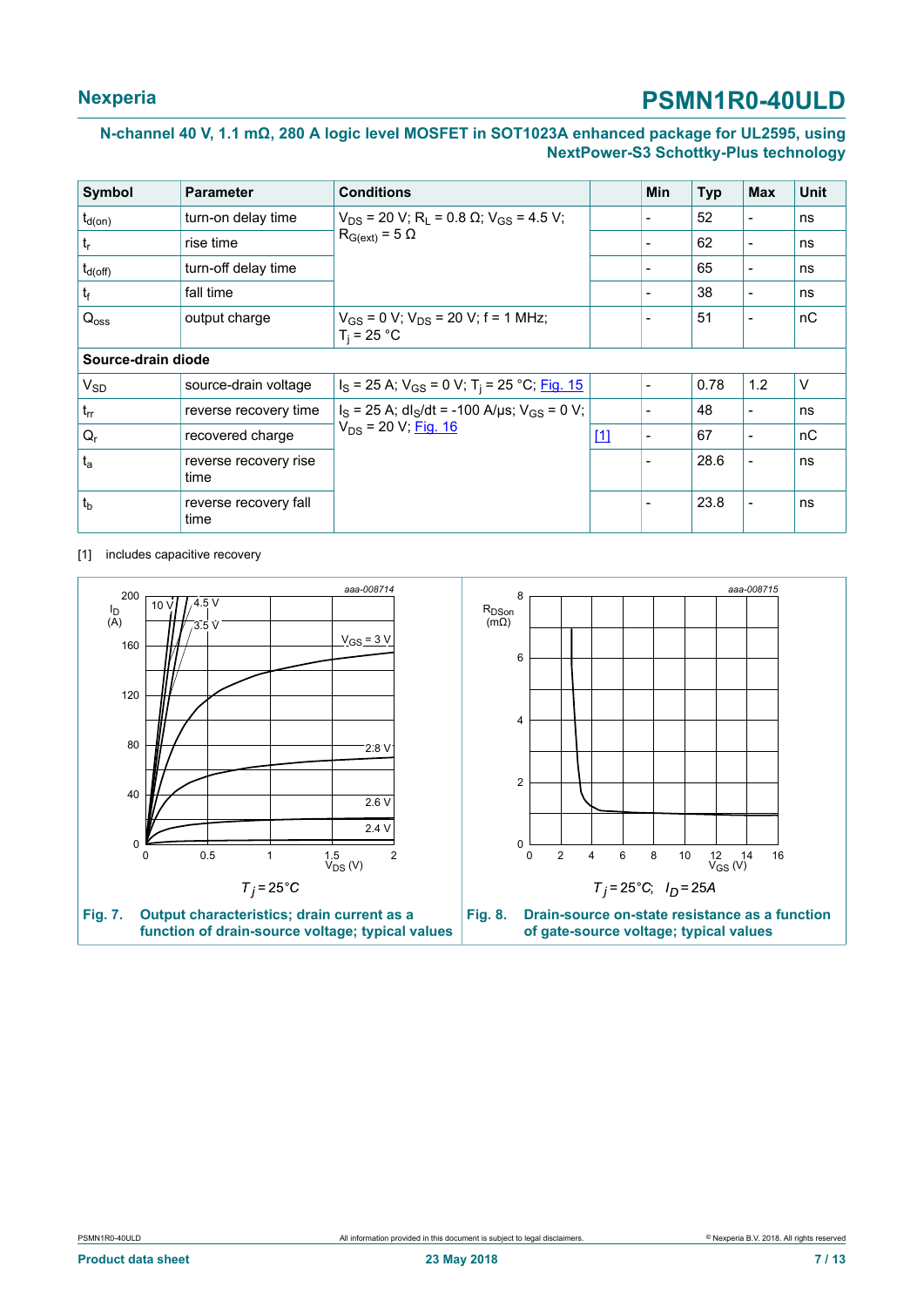### <span id="page-7-0"></span>**N-channel 40 V, 1.1 mΩ, 280 A logic level MOSFET in SOT1023A enhanced package for UL2595, using NextPower-S3 Schottky-Plus technology**

<span id="page-7-2"></span><span id="page-7-1"></span>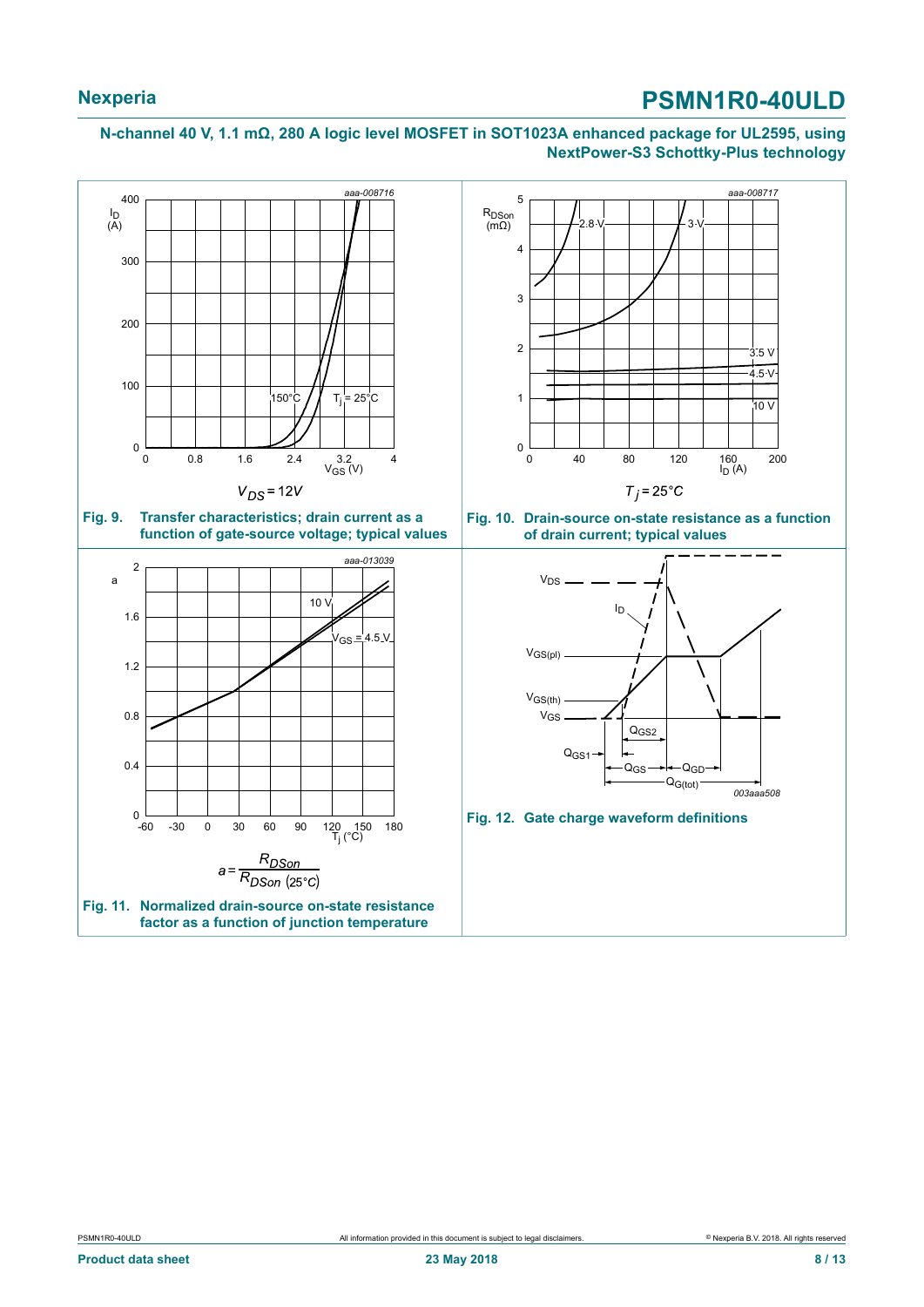### <span id="page-8-3"></span><span id="page-8-1"></span>**N-channel 40 V, 1.1 mΩ, 280 A logic level MOSFET in SOT1023A enhanced package for UL2595, using NextPower-S3 Schottky-Plus technology**

<span id="page-8-2"></span><span id="page-8-0"></span>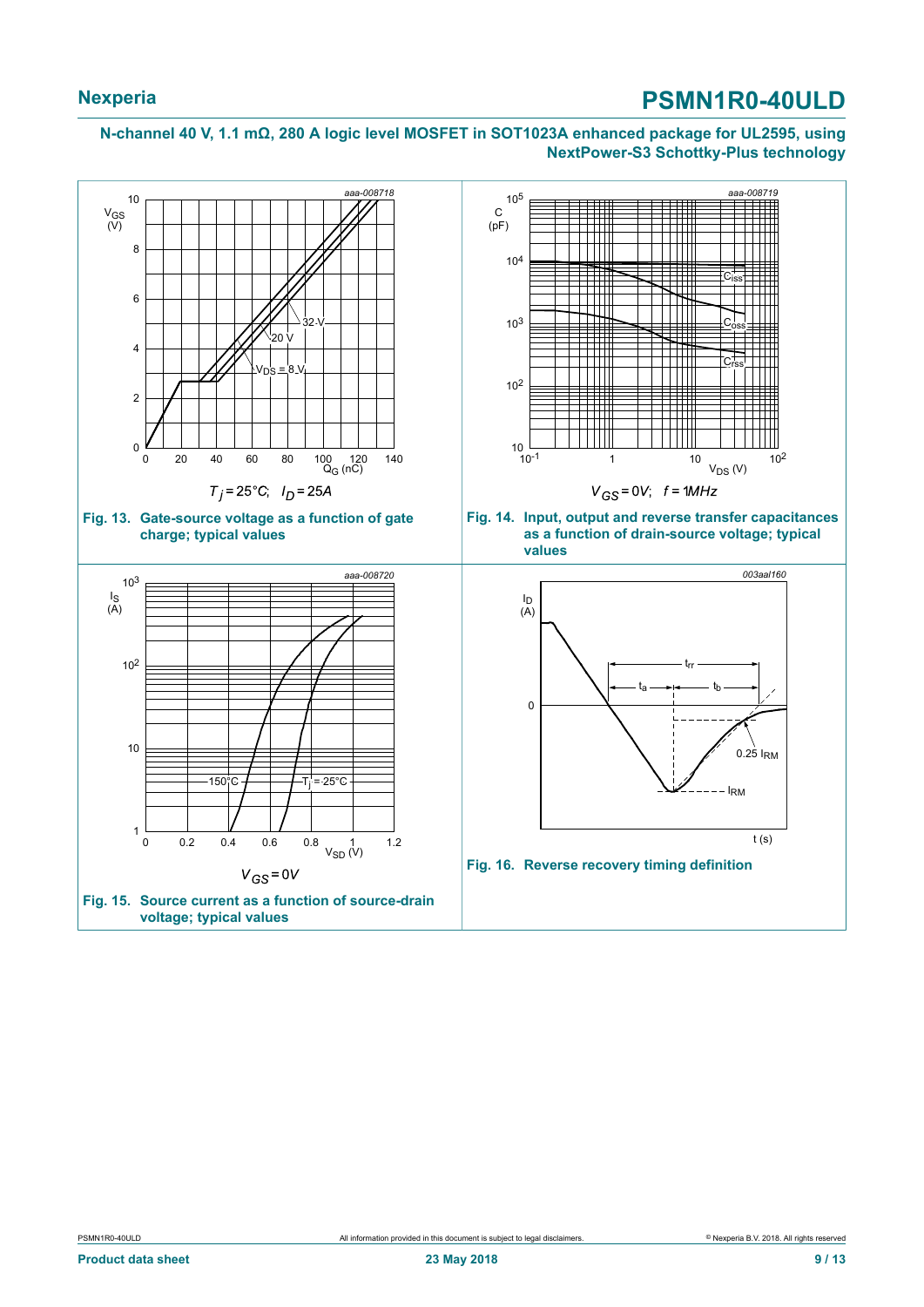# <span id="page-9-0"></span>**11. Package outline**

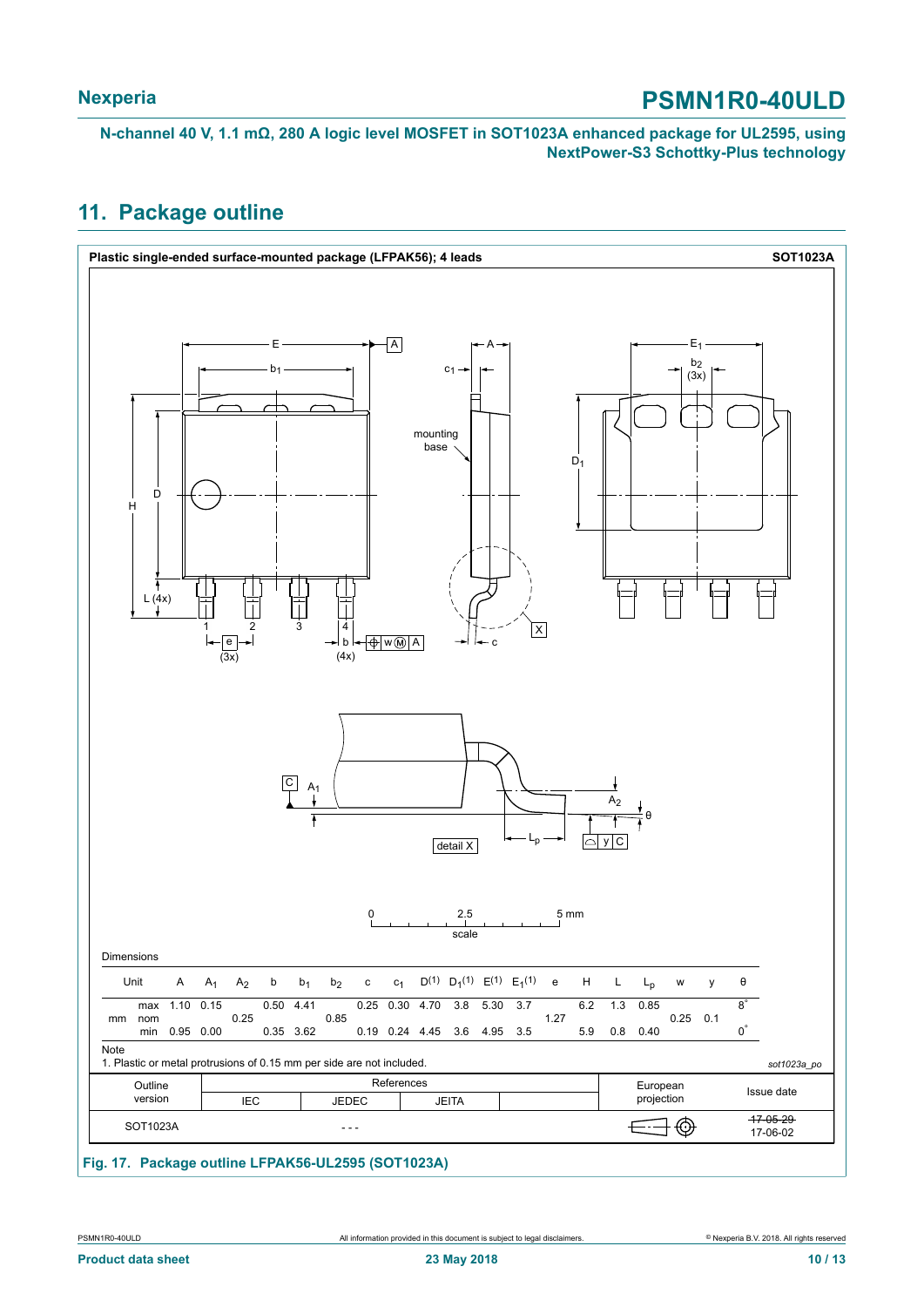#### **N-channel 40 V, 1.1 mΩ, 280 A logic level MOSFET in SOT1023A enhanced package for UL2595, using NextPower-S3 Schottky-Plus technology**

# <span id="page-10-0"></span>**12. Legal information**

#### **Data sheet status**

| Document status<br>11121          | Product<br>status [3] | <b>Definition</b>                                                                           |
|-----------------------------------|-----------------------|---------------------------------------------------------------------------------------------|
| Objective [short]<br>data sheet   | Development           | This document contains data from<br>the objective specification for<br>product development. |
| Preliminary [short]<br>data sheet | Qualification         | This document contains data from<br>the preliminary specification.                          |
| Product [short]<br>data sheet     | Production            | This document contains the product<br>specification.                                        |

[1] Please consult the most recently issued document before initiating or completing a design.

- [2] The term 'short data sheet' is explained in section "Definitions".
- [3] The product status of device(s) described in this document may have changed since this document was published and may differ in case of multiple devices. The latest product status information is available on the internet at [https://www.nexperia.com.](https://www.nexperia.com)

#### **Definitions**

**Draft** — The document is a draft version only. The content is still under internal review and subject to formal approval, which may result in modifications or additions. Nexperia does not give any representations or warranties as to the accuracy or completeness of information included herein and shall have no liability for the consequences of use of such information.

**Short data sheet** — A short data sheet is an extract from a full data sheet with the same product type number(s) and title. A short data sheet is intended for quick reference only and should not be relied upon to contain detailed and full information. For detailed and full information see the relevant full data sheet, which is available on request via the local Nexperia sales office. In case of any inconsistency or conflict with the short data sheet, the full data sheet shall prevail.

**Product specification** — The information and data provided in a Product data sheet shall define the specification of the product as agreed between Nexperia and its customer, unless Nexperia and customer have explicitly agreed otherwise in writing. In no event however, shall an agreement be valid in which the Nexperia product is deemed to offer functions and qualities beyond those described in the Product data sheet.

#### **Disclaimers**

**Limited warranty and liability** — Information in this document is believed to be accurate and reliable. However, Nexperia does not give any representations or warranties, expressed or implied, as to the accuracy or completeness of such information and shall have no liability for the consequences of use of such information. Nexperia takes no responsibility for the content in this document if provided by an information source outside of Nexperia.

In no event shall Nexperia be liable for any indirect, incidental, punitive, special or consequential damages (including - without limitation - lost profits, lost savings, business interruption, costs related to the removal or replacement of any products or rework charges) whether or not such damages are based on tort (including negligence), warranty, breach of contract or any other legal theory.

Notwithstanding any damages that customer might incur for any reason whatsoever. Nexperia's aggregate and cumulative liability towards customer for the products described herein shall be limited in accordance with the Terms and conditions of commercial sale of Nexperia.

**Right to make changes** — Nexperia reserves the right to make changes to information published in this document, including without limitation specifications and product descriptions, at any time and without notice. This document supersedes and replaces all information supplied prior to the publication hereof.

**Suitability for use** — Nexperia products are not designed, authorized or warranted to be suitable for use in life support, life-critical or safety-critical systems or equipment, nor in applications where failure or malfunction of an Nexperia product can reasonably be expected to result in personal injury, death or severe property or environmental damage. Nexperia and its suppliers accept no liability for inclusion and/or use of Nexperia products in such equipment or applications and therefore such inclusion and/or use is at the customer's own risk.

**Quick reference data** — The Quick reference data is an extract of the product data given in the Limiting values and Characteristics sections of this document, and as such is not complete, exhaustive or legally binding.

**Applications** — Applications that are described herein for any of these products are for illustrative purposes only. Nexperia makes no representation or warranty that such applications will be suitable for the specified use without further testing or modification.

Customers are responsible for the design and operation of their applications and products using Nexperia products, and Nexperia accepts no liability for any assistance with applications or customer product design. It is customer's sole responsibility to determine whether the Nexperia product is suitable and fit for the customer's applications and products planned, as well as for the planned application and use of customer's third party customer(s). Customers should provide appropriate design and operating safeguards to minimize the risks associated with their applications and products.

Nexperia does not accept any liability related to any default, damage, costs or problem which is based on any weakness or default in the customer's applications or products, or the application or use by customer's third party customer(s). Customer is responsible for doing all necessary testing for the customer's applications and products using Nexperia products in order to avoid a default of the applications and the products or of the application or use by customer's third party customer(s). Nexperia does not accept any liability in this respect.

**Limiting values** — Stress above one or more limiting values (as defined in the Absolute Maximum Ratings System of IEC 60134) will cause permanent damage to the device. Limiting values are stress ratings only and (proper) operation of the device at these or any other conditions above those given in the Recommended operating conditions section (if present) or the Characteristics sections of this document is not warranted. Constant or repeated exposure to limiting values will permanently and irreversibly affect the quality and reliability of the device.

**Terms and conditions of commercial sale** — Nexperia products are sold subject to the general terms and conditions of commercial sale, as published at [http://www.nexperia.com/profile/terms,](http://www.nexperia.com/profile/terms) unless otherwise agreed in a valid written individual agreement. In case an individual agreement is concluded only the terms and conditions of the respective agreement shall apply. Nexperia hereby expressly objects to applying the customer's general terms and conditions with regard to the purchase of Nexperia products by customer.

**No offer to sell or license** — Nothing in this document may be interpreted or construed as an offer to sell products that is open for acceptance or the grant, conveyance or implication of any license under any copyrights, patents or other industrial or intellectual property rights.

**Export control** — This document as well as the item(s) described herein may be subject to export control regulations. Export might require a prior authorization from competent authorities.

**Non-automotive qualified products** — Unless this data sheet expressly states that this specific Nexperia product is automotive qualified, the product is not suitable for automotive use. It is neither qualified nor tested in accordance with automotive testing or application requirements. Nexperia accepts no liability for inclusion and/or use of non-automotive qualified products in automotive equipment or applications.

In the event that customer uses the product for design-in and use in automotive applications to automotive specifications and standards, customer (a) shall use the product without Nexperia's warranty of the product for such automotive applications, use and specifications, and (b) whenever customer uses the product for automotive applications beyond Nexperia's specifications such use shall be solely at customer's own risk, and (c) customer fully indemnifies Nexperia for any liability, damages or failed product claims resulting from customer design and use of the product for automotive applications beyond Nexperia's standard warranty and Nexperia's product specifications.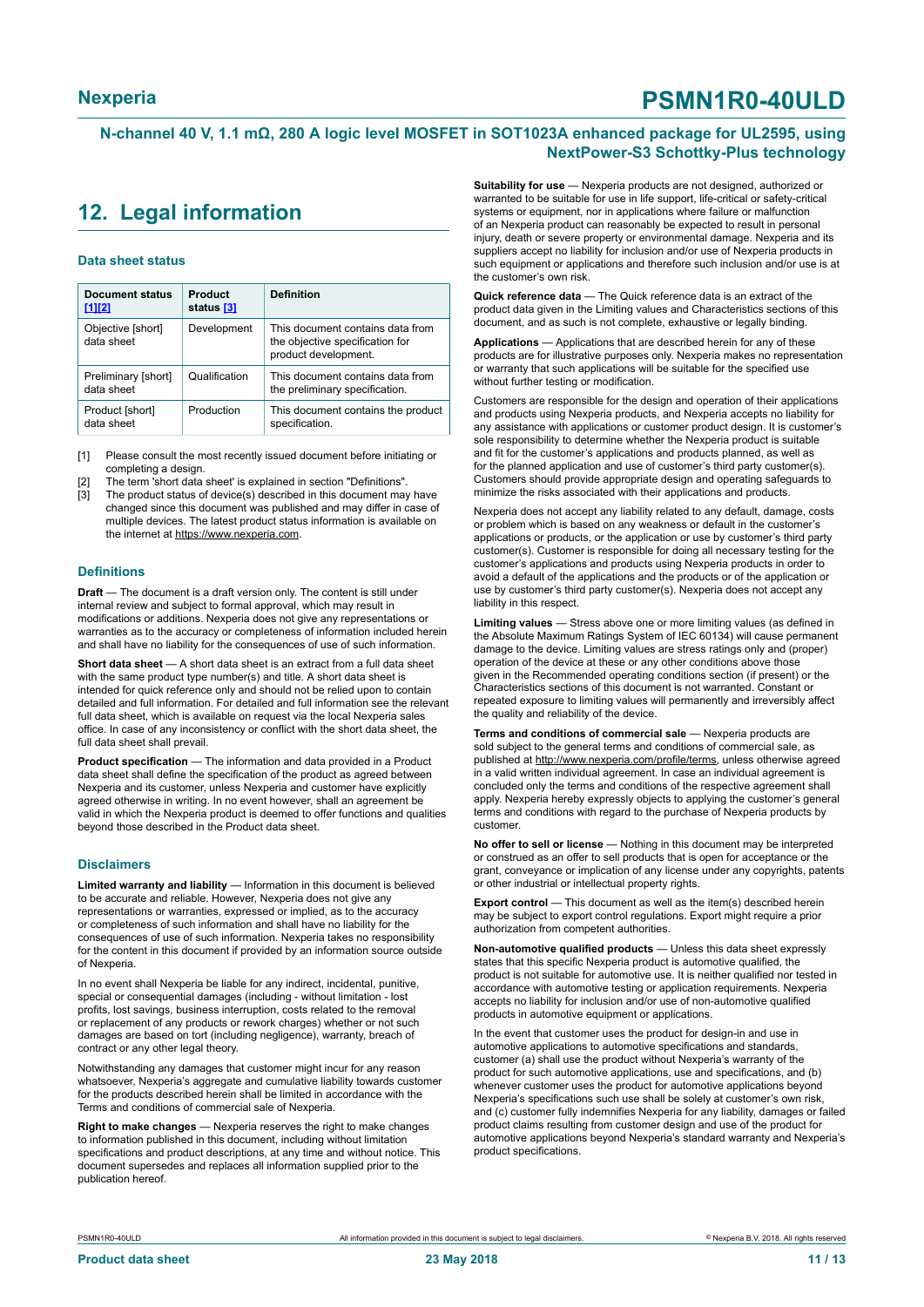#### **N-channel 40 V, 1.1 mΩ, 280 A logic level MOSFET in SOT1023A enhanced package for UL2595, using NextPower-S3 Schottky-Plus technology**

**Translations** — A non-English (translated) version of a document is for reference only. The English version shall prevail in case of any discrepancy between the translated and English versions.

#### **Trademarks**

Notice: All referenced brands, product names, service names and trademarks are the property of their respective owners.